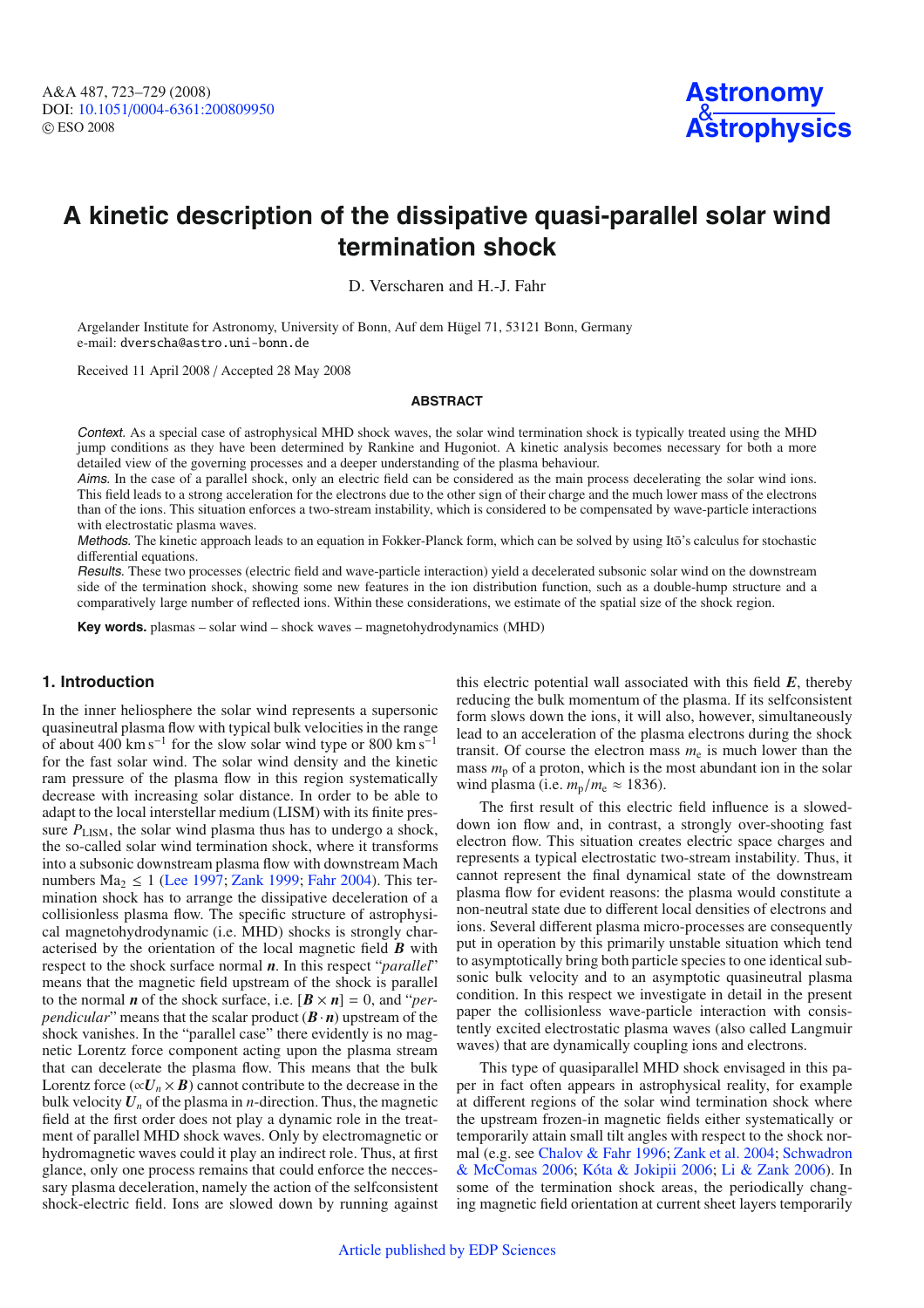leads to parallel shock conditions. In addition, the parallel shock more or less is a permanent feature at high solar latitudes. Furthermore it is worth mentioning that nearly parallel shock conditions also permanently occur at the flanks of the earth's bow shock [\(Treumann & Scholer 2002\)](#page-6-8). In all these cases typical nonstationarities and strong wave generation have been theoretically predicted as characteristic features of such quasiparallel shocks [\(Krasnoselskikh et al. 2002](#page-6-9)) and also observed by in-situ CLUSTER observations [\(Lobzin et al. 2007](#page-6-10)) or VOYAGER ob-servations [\(Burlaga et al. 2006](#page-6-11)).

It has been clear from the very beginning that the physical details of the above-mentioned dissipative plasma-wave microprocesses are not embedded in the internal physics of the Rankine-Hugoniot conservation laws of magnetohydrodynamic shock theory, since microprocesses are not specified therein. Thus, a kinetic treatment of the shock transition definitely becomes necessary for the sake of a better physical understanding of the internal shock properties. For the situation of a perpendicular shock, analytic solutions of the ion distribution function have more recently been worked out from an adequately formulated Boltzmann-Vlasov equation [\(Fahr & Siewert 2006](#page-6-12)); however, up to now no analytic solutions could be provided for the parallel case due to the mathematically much less accessible and treatable form of the Boltzmann-Vlasov equation gov-erning this case (see [Siewert & Fahr 2008](#page-6-13)). In this paper we solve the adequate Boltzmann-Vlasov equation for the parallel case including stochastic, entropy-generating, wave-particle interaction processes. The numerical solution of this equation is obtained using the Itō-stochastic calculus transforming the governing second-order partial differential equation into a set of stochastic linear differential equations. This procedure has already been successfully applied for different space plasma problems in the past (e.g., [Chalov et al. 1995;](#page-6-14) [Chalov & Fahr 1998](#page-6-15); [Dworsky & Fahr 2000](#page-6-16)). With this solution method, we then obtain the ion distribution function on the downstream side of the parallel shock in dependence on specific values for the introduced shock parameters, such as the shock thickness, the upstream solar wind density, and solar wind bulk velocity. Some remarks on the observability of the phenomena predicted by our theoretical approach are given in the conclusions of this paper.

## <span id="page-1-0"></span>**2. Theoretical approach**

We assume a one-dimensional shock configuration where both the plasma bulk flow vector  $U$  and the upstream local magnetic field *B* are parallel to the shock normal *n*. The onedimensional steady-state Boltzmann-Vlasov equation for a collisionless medium moving along the normal space coordinate *s* can then be given in the form (see [Fahr & Siewert 2006](#page-6-12))

$$
\frac{\partial f}{\partial s} = -\frac{1}{w_{\parallel}} \frac{F_{\parallel}}{m_{\rm p}} \frac{\partial f}{\partial w_{\parallel}} + \frac{1}{w_{\parallel}} \left( \frac{\delta f}{\delta t} \right)_{\rm wp} . \tag{1}
$$

Here *s* is the line element counted along the shock normal,  $w_{\parallel}$  the individual ion velocity in the same direction, i.e. parallel to *B*, and  $F_{\parallel}$  represents the external force (in this case generated by the electric field *E*). The distribution function  $f = f(s, w_{\parallel}, t)$ depends on the phase-space coordinates for space  $s$ , velocity  $w_{\parallel}$ , and time *t*. The last term on the right-hand side of Eq. [\(1\)](#page-1-0) takes the place of the Boltzmann collision term describing stochastic processes. It does not correspond to a local time derivative, but represents temporal changes of the distribution function due to the wave particle interactions (indicated by the index wp) during shock transit.

#### 2.1. Electric field

As described above, the source of deceleration of the solar wind ions is a space-charge-induced electric field *E*. This field must be consistent with the requirements formulated by the Rankine-Hugoniot MHD shock relations.

#### 2.1.1. Consistency with MHD

<span id="page-1-2"></span>Thus it is at first necessary to find an expression that can describe an electric field consistent with the MHD shock conditions. As described before, the magnetic field can be omitted in these considerations. Therefore, one is left with the fairly simple Euler equation in connection with a force term that is the result of the electric field:

$$
\rho U \frac{\mathrm{d}U}{\mathrm{d}s} = -\frac{\mathrm{d}P}{\mathrm{d}s} + \frac{e}{m_p} \rho \mathcal{E}.\tag{2}
$$

In this formula *U* denotes the ion bulk velocity, *P* the pressure, and  $\rho$  the mass density of the ions. Also,  $\mathcal E$  represents the field component in the *n*-direction of the electric field *E*. Rearranging the terms of this equation yields the mandatory condition for the electric field

$$
\mathcal{E} = \frac{m_{\rm p}}{e} \left[ U \frac{\mathrm{d}U}{\mathrm{d}s} + \frac{1}{\rho} \frac{\mathrm{d}P}{\mathrm{d}s} \right]. \tag{3}
$$

Using the pseudo-polytropic relation  $C = P/\rho^{\gamma_{SA}} = \text{const.}$  with the super-adiabatic heat capacity ratio  $\gamma_{SA} > 5/3$  to respect the super-adiabaticity and non-isentropicity of the shocked plasma yields

$$
\mathcal{E} = \frac{m_{\rm p}}{e} \left[ U \frac{\mathrm{d}U}{\mathrm{d}s} + C \gamma_{\rm SA} \rho^{\gamma_{\rm SA} - 2} \frac{\mathrm{d} \rho}{\mathrm{d}s} \right]. \tag{4}
$$

The super-adiabatic behaviour follows from the fact that during the shock transit kinetic energy from the flow is permanently converted into thermal energy, whereas the plasma cannot be described as if it was enclosed in a box. Incorporating the mass flux conservation  $\mathcal{F}_{m} = \rho U = \rho_1 U_1$  = const., where index 1 denotes the particular upstream parameter, leads to

<span id="page-1-1"></span>
$$
\mathcal{E} = \frac{m_{\rm p}}{e} U \frac{\mathrm{d} U}{\mathrm{d} s} \left[ 1 - \frac{\gamma_{\rm SA} P_1}{\rho_1 U_1^2} \left( \frac{U_1}{U} \right)^{\gamma_{\rm SA} + 1} \right]. \tag{5}
$$

Here one can represent the bulk velocity in units of the upstream sound velocity  $c_{s,1} = \sqrt{\gamma_{SA} P_1/\rho_1}$  and introduce the Mach number Ma to find the expression

$$
\mathcal{E} = \frac{m_{\rm p}}{e} U \frac{\mathrm{d} U}{\mathrm{d} s} \left[ 1 - \frac{1}{\mathrm{Ma}_1^2} \left( \frac{U_1}{U} \right)^{\gamma_{\rm SA} + 1} \right]. \tag{6}
$$

For a highly supersonic upstream flow  $(Ma_1^2 \gg 1)$ , one thus obtains as a first-guess solution

$$
\mathcal{E} \approx \frac{m_{\rm p}}{e} U \frac{\mathrm{d}U}{\mathrm{d}s} = \frac{m_{\rm p}}{2e} \frac{\mathrm{d}U^2}{\mathrm{d}s} \tag{7}
$$

as an adequate and consistent condition for a first guess for the electric field (Siewert  $&$  Fahr 2007). As we show later, this initial field expression is changed, where the iteratively obtained solutions for ion bulk velocities and ion pressures can be taken into account as velocity moments of the ion distribution function described in Eq. [\(1\)](#page-1-0).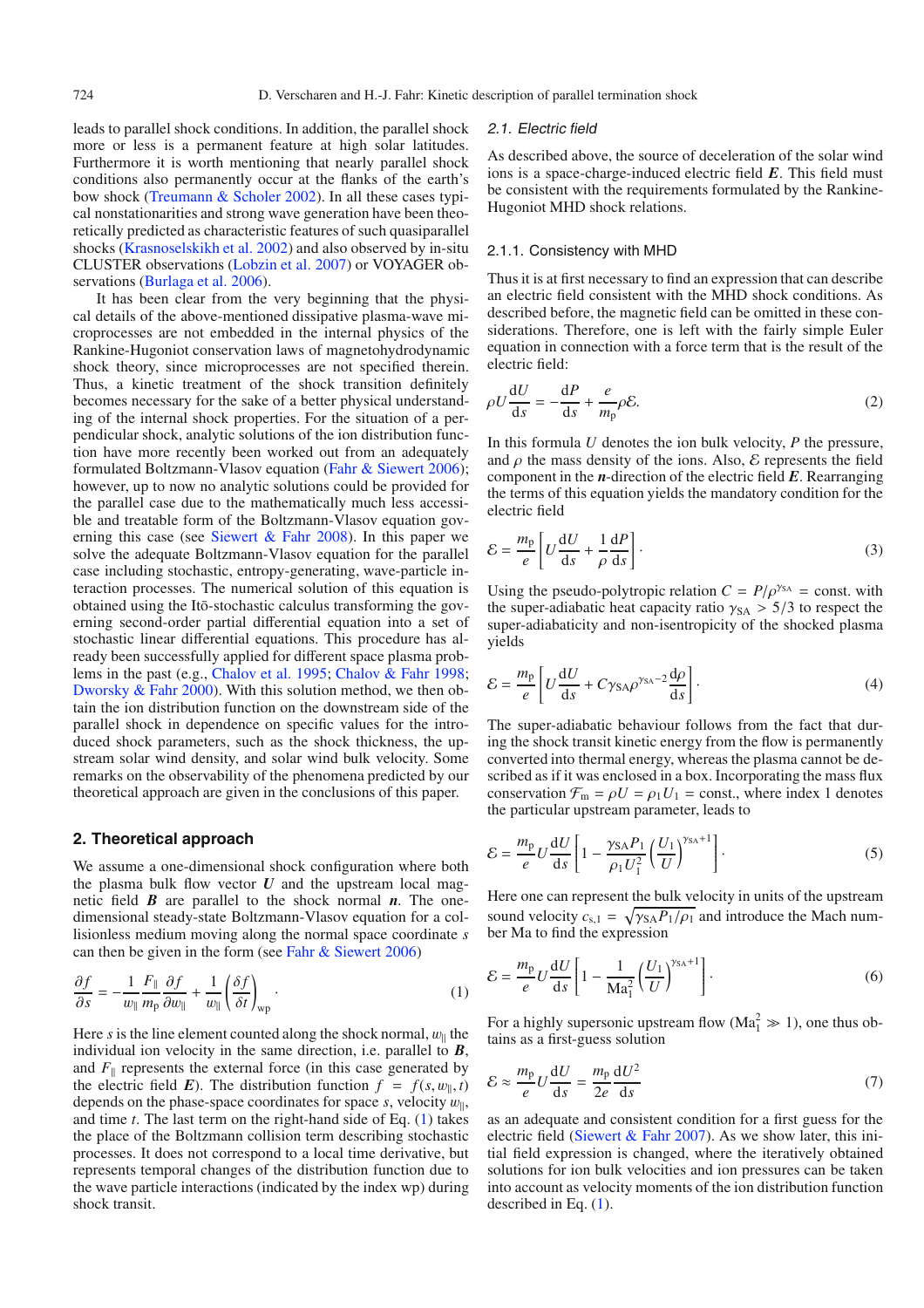#### <span id="page-2-3"></span>2.1.2. Source of instability: over-shooting electrons

The field given in the form of Eq. [\(7\)](#page-1-1) takes care of arranging the primarily MHD-desired behaviour to decelerate the ions. The conservation of energy then automatically leads to an expression for the electron bulk velocity  $u_{e}$ . Thus, starting from

$$
\frac{1}{2}m_e(u_e^2 - u_{e,1}^2) = \frac{1}{2}m_p(U_1^2 - U^2),\tag{8}
$$

with the assumption of identical upstream bulk velocities for ions and electrons ( $U_1 = u_{e,1}$ ), one obtains the bulk velocity of the over-shooting electrons on the downstream side of the shock given by

$$
u_{e}^{\text{el}} = \sqrt{\frac{m_{\text{p}}}{m_{\text{e}}}} U \sqrt{\frac{U_{1}^{2}}{U^{2}} \left(1 + \frac{m_{\text{e}}}{m_{\text{p}}}\right) - 1}.
$$
 (9)

The upper index el indicates that there is no other interaction than the electric field considered for this value. To orient the reader, a typical compression ratio of a strong shock with a value of  $x = U_1/U_{2,0} = 4$  and an upstream bulk velocity of  $U_1 =$ 400 km s−<sup>1</sup> leads to a downstream electron bulk velocity of about  $u_{\text{e}}^{\text{el}} \approx 66\,400 \text{ km s}^{-1}$ , whereas the ions just have a downstream bulk velocity of only  $U_{2,0} = 100 \text{ km s}^{-1}$ .

## <span id="page-2-0"></span>2.2. Wave-particle interaction

The quasilinear theory of Landau damping is used to obtain the temporal change of the ion distribution function due to the interaction between particles and electrostatic plasma waves. Considering in the frame of the ions the electrons that are in resonance with the excited plasma waves  $\mathbf{k} \cdot \mathbf{v} \approx \omega_{\text{p}}$  ( $k = \text{wavenum}$ ber,  $\omega_p$  = electron plasma frequency,  $\mathbf{v} = \mathbf{u}_e - \mathbf{w} =$  ion velocity in electron bulk frame), one obtains as an expression for the change of the ion distribution function the general Fokker-Planck term in the form

$$
\left(\frac{\delta f}{\delta t}\right)_{\rm wp} = \frac{\partial}{\partial w_{\parallel}} D_{\rm wp} \frac{\partial f}{\partial w_{\parallel}},\tag{10}
$$

where  $D_{\text{wp}}$  denotes the quasilinear diffusion coefficient (for quasilinear theory see for example [Lifshitz & Pitaevskii 1981](#page-6-18); [Kadomtsev 1965;](#page-6-19) [Davidson et al. 1970\)](#page-6-20), which is given by

$$
D_{\rm wp} = \left(\frac{e}{m_{\rm p}}\right)^2 \int \frac{\gamma_k \mathcal{E}_k^2}{(\omega_{\rm p} - \mathbf{k} \cdot \mathbf{v})^2 + \gamma_k^2} d^3k. \tag{11}
$$

In this expression  $\gamma_k$  is the well known Landau damping rate, which in the above expression indicates a nonlinear increment of the ion velocity in the electron bulk frame. Recalling the onedimensionality and changing to the shock frame then leads to

$$
D_{\rm wp} = \left(\frac{e}{m_{\rm p}}\right)^2 \int \frac{\gamma_k \mathcal{E}_k^2}{(\omega_{\rm p} - k(u_{\rm e} - w_{\parallel}))^2 + \gamma_k^2} \mathrm{d}k. \tag{12}
$$

Most of the interacting electrons have much higher particular velocities than the ions, meaning that  $u_e \gg w_{\parallel}$ . Therefore, the diffusion coefficient can be simplified to

$$
D_{\rm wp}(u_{\rm e}) \approx \left(\frac{e}{m_{\rm p}}\right)^2 \int \frac{\gamma_k \mathcal{E}_k^2}{(\omega_{\rm p} - ku_{\rm e})^2 + \gamma_k^2} \mathrm{d}k,\tag{13}
$$

which in this form is independent of  $w_{\parallel}$  and permits a simplification of Eq.  $(10)$  by

$$
\left(\frac{\delta f}{\delta t}\right)_{\rm wp} \approx D_{\rm wp}(u_{\rm e})\frac{\partial^2 f}{\partial w_{\parallel}^2} \tag{14}
$$

The diffusion coefficient can be simplified, if only the resonant particles ( $ku_e = \omega_p$ ) are taken into account, as mentioned before, as an upper limit for the resonance. Then only the maximum Landau damping rate needs to be considered, which is given by

$$
\gamma_{\text{max}} = \frac{\sqrt{3}}{2} \omega_{\text{p}} \sqrt[3]{\frac{m_{\text{e}}}{4m_{\text{p}}}} \,. \tag{15}
$$

In this case, then the diffusion coefficient is finally obtained in the form

<span id="page-2-4"></span>
$$
D_{\rm wp}(u_{\rm e}) \approx \left(\frac{e}{m_{\rm p}}\right)^2 \frac{1}{\gamma_{\rm max}} \int \mathcal{E}_{k_{\rm max}}^2 \delta(k - k_{\rm max}) \mathrm{d}k \tag{16}
$$

[\(Davidson et al. 1970](#page-6-20)). The integration over the conjugate square of the turbulent electric field is carried out under the assumption of a quasi-equilibrium interpreted between the differential electron kinetic energy and the energy density contained in the self-excited turbulent electric field. Under equipartition conditions, the latter energy density should be in balance with the kinetic energy density of the overshooting electrons in the ion rest frame (see also [Vedenov 1963](#page-6-21)), so the following estimation may be reasonable:

$$
2\int \frac{\mathcal{E}_{k_{\text{max}}}^2}{8\pi} \delta(k - k_{\text{max}}) dk \approx \frac{1}{2} m_{\text{e}} n_{\text{e}} (u_{\text{e}} - U)^2.
$$
 (17)

Factor 2 on the left-hand side indicates that both of the linearly independent wave propagation directions are taken into account. Hence, the final form of the diffusion coefficient is then given by

$$
D_{\rm wp} \approx D_{\parallel} = \frac{\sqrt[3]{\frac{4m_{\rm p}}{m_{\rm e}}}}{\sqrt{3}} \left(\frac{m_{\rm e}}{m_{\rm p}}\right)^2 \omega_{\rm p}(u_{\rm e} - U)^2.
$$
 (18)

<span id="page-2-1"></span>In the following  $D_{wp}$  is denoted as  $D_{\parallel}$  to clarify its difference from the more general form of the diffusion coefficient. In the formula above it can be easily seen that the turbulent interaction works more efficiently at high velocity differences between electrons and ions and evidently vanishes for equal bulk velocities.

#### <span id="page-2-2"></span>2.3. Itō-Stochastic differential equation

Now with the terms derived above the adequate Boltzmann-Vlasov equation attains the form

$$
\frac{\partial f}{\partial s} = -\frac{1}{2} \frac{dU^2}{ds} \frac{1}{w_{\parallel}} \frac{\partial f}{\partial w_{\parallel}} + \frac{1}{w_{\parallel}} D_{\parallel} \frac{\partial^2 f}{\partial w_{\parallel}^2} \,. \tag{19}
$$

To bring this equation into a typical Fokker-Planck form, the differential particle current  $N = w_{\parallel} f$  can be introduced. With this substitution, Eq.  $(19)$  reads as

$$
\frac{\partial N}{\partial s} = -\frac{\partial}{\partial w_{\parallel}} \left( \frac{1}{2} \frac{\mathrm{d} U^2}{\mathrm{d} s} \frac{1}{w_{\parallel}} N \right) + \frac{1}{2} \frac{\partial^2}{\partial w_{\parallel}^2} \left( \frac{2D_{\parallel}}{w_{\parallel}} N \right). \tag{20}
$$

This Fokker-Planck equation contains a velocity drift term

$$
\mathcal{A}(w_{\parallel}, s) = \frac{1}{2} \frac{\mathrm{d}U^2}{\mathrm{d}s} \frac{1}{w_{\parallel}}
$$
\n<sup>(21)</sup>

and a velocity diffusion term

$$
\mathcal{B}(w_{\parallel}, s) = \frac{2D_{\parallel}}{w_{\parallel}} \,. \tag{22}
$$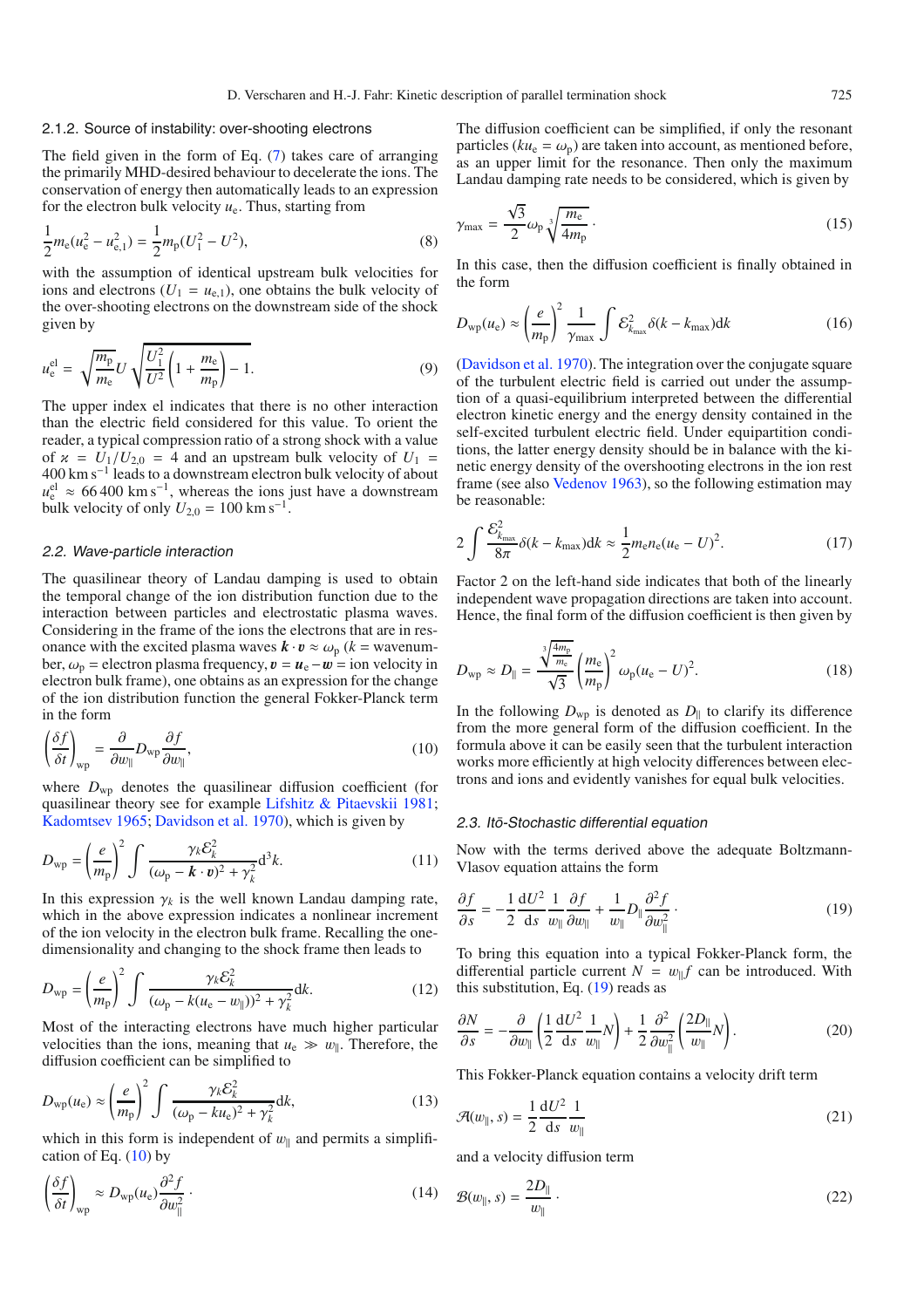The Itō-calculus for stochastic differential equations can be applied with the help of these expressions. The basic underlying method is appropriately described in [Gardiner](#page-6-22) [\(1994](#page-6-22)). This calculus describes the motion of one single particle under the influence of drift and diffusion. Therefore, it must include both the deterministic behaviour due to the drift term and the stochastic behaviour due to the diffusion term. Leading to a simple integrable equation for the motion of one particle (the so-called Langevin equation), this approach constitutes an easier method from the numerical point of view to solve a Fokker-Planck equation than other possible methods. Additionally, the physical interpretation of both acting processes becomes clearer because one can follow one particle on every step during its shock transit. In contrast to that method, the actual differential equation could also be solved numerically by using a finite-difference method based on splitting the physical processes, where the explicit counterflow scheme is applied for the convective part and for the diffusive part of the equation the implicit scheme with Newton's method used to solve the nonlinear system of equations. The problem here is, however, to reach convergence of the numerical solutions (see [Chalov et al. 2004\)](#page-6-23). As a parabolic partial differential equation the Fokker-Planck Eq. [\(20\)](#page-2-2) will probably need a more complicated classical PDE treatment (as an initial/boundary-value problem) to avoid singularities in the solution (see for example [Evans 1998](#page-6-24)).

<span id="page-3-0"></span>The associated Langevin equation for the general case is given by

$$
\frac{\mathrm{d}w_{\parallel}}{\mathrm{d}s} = \mathcal{A}(w_{\parallel}, s) + \sqrt{\mathcal{B}(w_{\parallel}, s)}\xi(s). \tag{23}
$$

In this differential equation the quantity  $\xi(s)$  is a rapidly varying stochastic term (i.e.  $\langle \xi(s)\xi(s')\rangle = \delta(s-s')$ ). In the special case of our problem here the integration of the corresponding Langevin equation is achieved by means of the Ito stochastic equation

$$
dw_{\parallel} = \frac{1}{2} \frac{dU^2}{ds} \frac{1}{w_{\parallel}} ds + \sqrt{\frac{2D_{\parallel}}{|w_{\parallel}|}} dW_s
$$
 (24)

with  $ds = w_0 dt$ .

From this,  $dW_s$  is the increment of the Wiener process given by

$$
W(s) = \int_{0}^{s} \xi(\sigma) d\sigma.
$$
 (25)

It can be obtained from its probability distribution

<span id="page-3-1"></span>
$$
p(\mathrm{d}W_s) = \frac{1}{\sqrt{2\pi(\mathrm{d}s)}} e^{-\frac{1}{2}\frac{(\mathrm{d}W_s)^2}{(\mathrm{d}s)}}\tag{26}
$$

for a stochastic step of width d*Ws* within the distance d*s*.

Looking at Eq.  $(24)$ , the splitting of the two acting processes becomes apparent. The effect of the decelerating electric field is described by the first term (the drift term) and the stochastic effect of the wave-particle interaction appears within the second term (i.e. the diffusion term).

To continue at this point, the specification of a bulk velocity profile  $U = U(s)$  is necessary. In our case here we represent the velocity step over the shock by a "tanh"-profile (compare with [Lee et al. 1986\)](#page-6-25) in the form

$$
U(s) = \frac{U_1 + U_{2,i}}{2} - \frac{U_1 - U_{2,i}}{2} \cdot \tanh\left(\frac{s}{\lambda}\right),\tag{27}
$$

which brings the ion bulk velocity  $U(s)$  from its higher upstream value  $U_1$  down to the downstream value  $U_{2,i}$  within a characteristic length scale  $\lambda$ . The ion pressure profile behaves similarly and is hence described by a profile, which ignores the upstream pressure:

$$
P_{\parallel} = \frac{P_{2,i}}{2} + \frac{P_{2,i}}{2} \tanh\left(\frac{s}{\lambda}\right). \tag{28}
$$

For the first guess,  $U_{2,i}$  is considered to be given by  $U_{2,0} = U_1/\varkappa$ . During the iteration its value changes, which leads to a change in the velocity profile and, hence, to a change in the electric field according to Eq. [\(7\)](#page-1-1). The electron velocity profile contains two ingredients: one is the initial velocity over-shoot from Eq. [\(9\)](#page-2-3), and the other is due to turbulent kinetic energy loss:

$$
u_{e}(s) = u_{e}^{el}(s) + u_{e}^{\text{turb}}(s)
$$
\n
$$
(29)
$$

where the last quantity is given by

$$
u_{e}^{\text{turb}}(s) = \frac{U_{2,i} - u_{e,2}^{\text{el}}}{2} + \frac{U_{2,i} - u_{e,2}^{\text{el}}}{2} \cdot \tanh\left(\frac{s - b}{\mu}\right). \tag{30}
$$

As a result, the electron bulk velocity first shoots up to  $u_{e,2}^{el}$ , but then is systematically driven down to  $U_{2,i}$  by the action of the dynamic coupling between electrons and ions. The characteristic length scale of the electrostatic turbulent wave-particle interaction depends on the parameters  $b$  and  $\mu$ .

<span id="page-3-2"></span>Each integration of Eq. [\(24\)](#page-3-0) corresponds to the phasespace propagation of one selected ion over the shock structure influenced by drift and diffusion [\(MacKinnon & Craig 1991\)](#page-6-26). Thus, such integrations must be carried out with a statistically relevant sample of ions (in this case for 30 000 ions) to reach statistical significance. Counting the individual ions on the downstream side in their different velocity space intervals thus finally yields the ion distribution function  $f_2(w_{\parallel})$ . As the most important velocity moments of  $f_2(w_{\parallel})$ , the resulting downstream bulk velocity

$$
U'_{2} = \frac{1}{n_{2}} \int_{-\infty}^{+\infty} w_{\parallel} f_{2}(w_{\parallel}) \mathrm{d}w_{\parallel}
$$
 (31)

and the temperature of the ions

$$
T_{i,2} = \frac{m_{\rm p}}{3k_{\rm B}n_2} \int_{-\infty}^{+\infty} (w_{\parallel} - U_2')^2 f_2(w_{\parallel}) dw_{\parallel}
$$
 (32)

are calculated. This quantity, together with  $n_2$ , also delivers the ion pressure

$$
P_{\parallel} = n_2 k_\text{B} T_{\text{i},2} \tag{33}
$$

and, thus, allows us to iteratively update the electric field taken from Eq. [\(3\)](#page-1-2).

From arguments of energy conservation the electron temperature  $T_{e,2}$  can also then indirectly be achieved. For the further iteration of Eq.  $(24)$ , the downstream bulk velocity in Eq.  $(27)$ now is set equal to the newly found value  $U_2'$ . Hence, one only obtains the asymptotic, "real" value of the resulting downstream bulk velocity  $U_{2,i}$  after several iterations after it results from the action of the processes.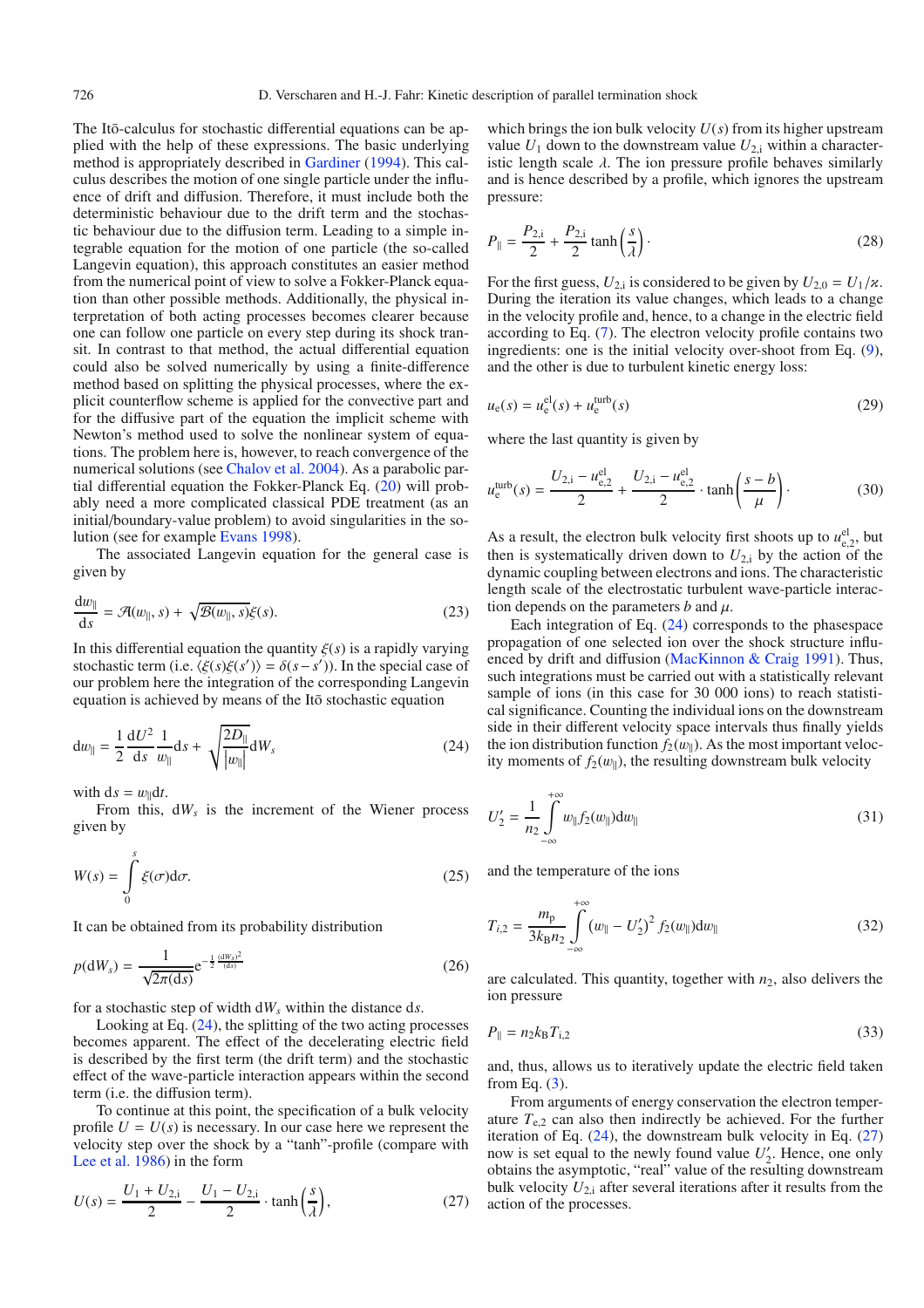# **3. Results**

#### 3.1. Thickness of the shock

<span id="page-4-1"></span>To estimate the size  $\lambda$  of the space charge region where the electric field  $\mathcal E$  dominates, an approximative solution of Poisson's equation in the following form can be used,

$$
\frac{\mathrm{d}\mathcal{E}}{\mathrm{d}s} \sim \frac{\mathcal{E}}{\lambda} = 4\pi e(n_{\rm i} - n_{\rm e}),\tag{34}
$$

since such stationary electric fields at the shock transition are always the result of a charge density distribution in a plasma.

To form a rather simple estimate, the densities are derived from the particle flux conservation  $\mathcal{F} = n_i U = n_e u_e = \text{const.}$ Then, the above estimation leads to

$$
\lambda \sim \sqrt{\frac{m_{\rm p}}{8\pi e^2 n_1} \frac{\Delta(U^2)}{\left(\frac{U_1}{U_{2,0}} - \frac{U_1}{u_{\rm e,2}^{\rm el}}\right)}} \sim 5 \times 10^5 \,\text{cm.}
$$
 (35)

As described by [Davidson et al.](#page-6-20) [\(1970\)](#page-6-20) the characteristic time for wave-particle interaction is given by a few maximum growth periods

$$
\tau \approx \frac{1}{\gamma_{\text{max}}} = \frac{2}{\sqrt{3}} \frac{1}{\omega_{\text{p}}} \sqrt[3]{\frac{4m_{\text{p}}}{m_{\text{e}}}} \,. \tag{36}
$$

The plasma frequency  $\omega_p = \sqrt{4\pi n_e e^2/m_e}$  on the downstream side of the termination shock (at about 90 AU) can be calculated for a typical value for the downstream electron number density of  $n_e = 1.2 \times 10^{-3}$  cm<sup>-3</sup>. Therefore, one can estimate the region of turbulent wave-particle interaction to have a most probable size of a few multiples of

$$
\sigma \approx U_{2,0}\tau \simeq 1 \times 10^6 \text{ cm.}
$$
 (37)

This evaluation is needed to find appropriate estimates for the parameters  $b$  and  $\mu$  that characterise the turbulence region.

#### 3.2. Properties of the downstream distribution function

Using standard parameters (good compilations are given by [Scherer et al. 2000;](#page-6-27) or can be found in the review of [Zank 1999](#page-6-1); and measurments from space probes can be found at [Gazis et al.](#page-6-28) [1994](#page-6-28)) for the quiet solar periods; i.e., like  $U_1 = 4 \times 10^7$  cm/s,  $n_{i,1} = n_{e,1} = 5 \times 10^{-4}$  cm<sup>-3</sup>,  $T_{i,1} = 1.0 \times 10^{4}$  K,  $\alpha = U_1/U_{2,0} = 4$ , the resulting ion distribution function  $f_2(w_1)$  can be calculated and plotted. The tilde sign on top of velocities indicates that these values are normalised by  $U_1$  for a better numerical handling; i.e., velocities are given in units of the upstream bulk velocity (e.g.,  $\tilde{w}_{\parallel} = w_{\parallel}/U_1$ ) and length scales in units of  $\lambda$ , which is set to the estimated value of  $5 \times 10^5$  cm. The shock extent is discretised into 10 000 steps over the range of  $-20 \leq \tilde{s} \leq +20$ . The initial ion velocities are taken from an upstream distribution function  $f_1(w_{\parallel})$  taken as a Maxwell-Boltzmann distribution with  $T = T_{1,1}$ . The parameter *b* is set to  $2 \times 10^6$  cm, whereas  $\mu$  is always chosen so that the ratio  $b:\mu$  amounts to 4:1. This assures that the electron bulk velocity profile decreases continuously from its overshoot value to its asymptotic value  $\tilde{U}_2$ . Calculations with different values for this ratio do not show any severe dependence on  $\mu$ . The distribution function is plotted in Fig. [1.](#page-4-0)

The real bulk velocity on the downstream side as calculated by Eq. [\(31\)](#page-3-2) has a value of  $U_{2,i} \approx 1.6 \times 10^7$  cm/s, which leads

<span id="page-4-0"></span>

**[Fig. 1.](http://dexter.edpsciences.org/applet.php?DOI=10.1051/0004-6361:200809950&pdf_id=1)** Normalised ion distribution function on the downstream side of the termination shock. The underlying parameters are described in the text. The sample consists of 30 000 particles. Two humps have been developed in the distribution with one reflected and one continuing beam. The dotted curves are the fit results described in Sect. [3.4.](#page-5-0)

to a true compression ratio of  $r = U_1/\tilde{U}_2 \approx 2.5$ . The ion temperature amounts to  $T_{i,2} \approx 2.27 \times 10^6$  K, the electron temperature to  $T_{e,2} \simeq 3.13 \times 10^6$  K. Thus, the downstream sound velocity takes a value of

$$
c_{s,2} = \sqrt{\frac{\gamma k_B T_{i,2}}{m_p}} \simeq 1.8 \times 10^7 \text{ cm/s}
$$
 (38)

and is higher than  $U_{2,i}$ . For this reason the shock in fact decelerates the ions from an initially supersonic to a subsonic bulk velocity.

In view of Fig. [1](#page-4-0) one recognises that partial ion reflection obviously occurs at the termination shock. The hump on the left-hand side of the downstream ion distribution function  $f_2(w_1)$ is developed due to ion scattering at electrostatic turbulences and represents ions that have attained negative particular velocity with respect to the shock rest frame. The amount of these ions is determined by the parameters  $\lambda$  and  $b$ . For smaller shock size parameters, the fraction of these ions decreases and vice versa. Within the usual ranges the other parameters have only a very weak influence on the plasma stream properties. Even a change in the classical compression ratio  $\alpha$  does not change the downstream bulk velocity  $U_2'$ , since the turbulent interaction is so dominant that it superposes the classical velocity profile. This holds for  $x > 2$ , whereas it is usually assumed to be approximately 4.

The energy densities contained in the electric field and in the wave field can be derived from the bulk velocity behaviour. The electric field energy  $e\Phi \approx e\mathcal{E}\lambda$  leads to the change in the ion velocity and, therefore, the mean field from a global view is given by

$$
\mathcal{E} = \frac{\frac{1}{2}m_{\rm p}\left(U_1^2 - U_{2,\rm i}^2\right)}{e\lambda} \,. \tag{39}
$$

Using  $\lambda$  from Eq. [\(35\)](#page-4-1) this yields

$$
e_{\rm E} = \frac{\mathcal{E}^2}{8\pi} \approx \frac{1}{4} m_{\rm p} n_1 \left( \frac{U_1}{U_{2,i}} - \frac{U_1}{u_{\rm e}^{\rm el}} \right) \left( U_1^2 - U_{2,i}^2 \right) \tag{40}
$$

as an expression for the electric energy density. The condition of equipartition in Eq. [\(17\)](#page-2-4) reveals a wave field energy density of

$$
e_{\rm W} \approx \frac{1}{2} m_{\rm e} n_{\rm e,2} \left( u_{\rm e,2}^{\rm el} - U_{2,\rm i} \right)^2. \tag{41}
$$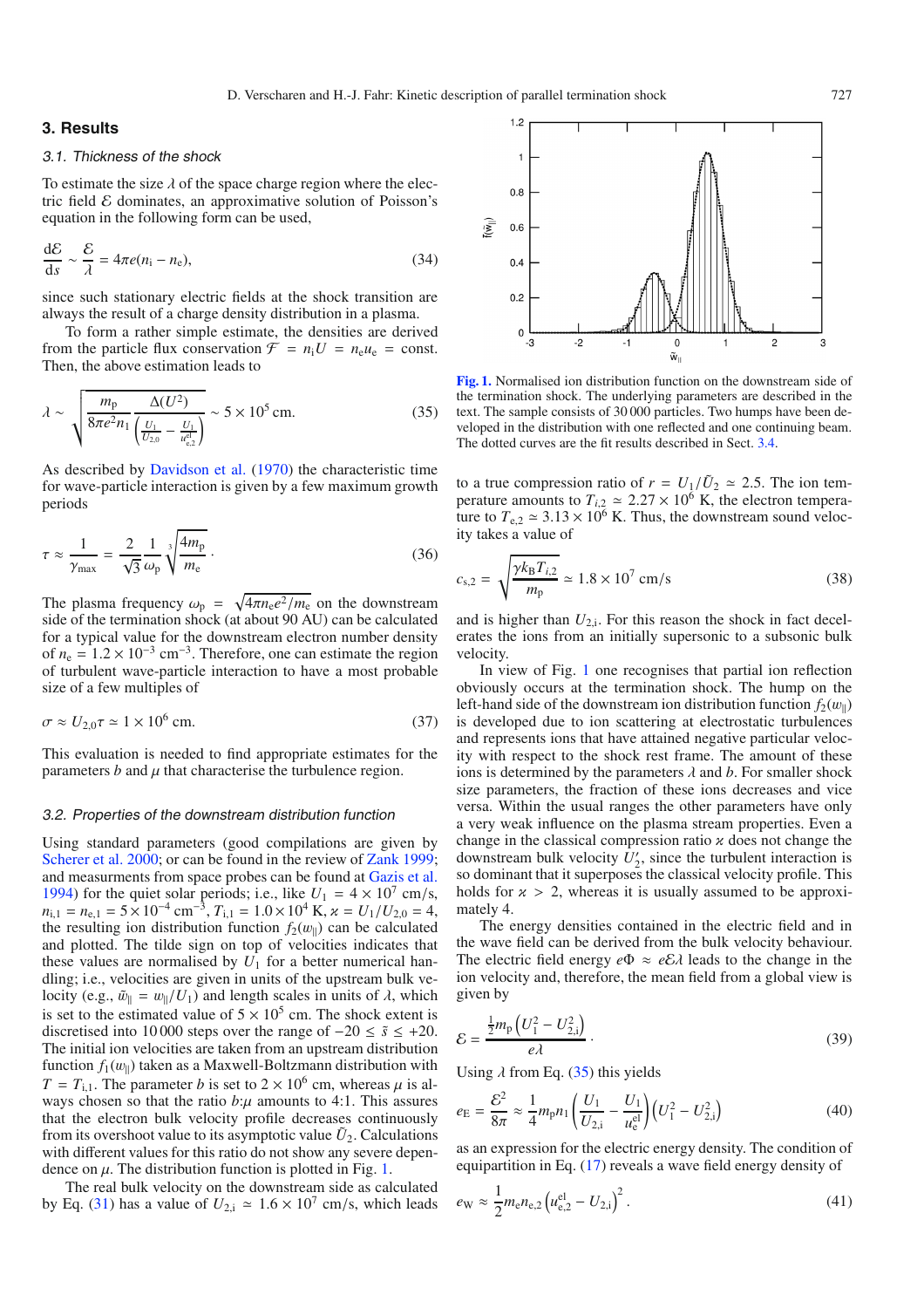<span id="page-5-1"></span>

**[Fig. 2.](http://dexter.edpsciences.org/applet.php?DOI=10.1051/0004-6361:200809950&pdf_id=2)** Dependence of the moments on parameter  $\lambda$ . The ordinate for units of velocities is *on the left*, for the temperatures *on the right*. Velocities are scaled in units of  $U_1$ , and *b* has a value of  $2 \times 10^6$  cm.

For the given compression of  $x = 4$  at the beginning, this leads to a ratio of  $e_{\rm E}/e_{\rm W} \approx 80$ . For the resulting true compression of  $r = 2.5$ , this ratio changes for the benefit of the electric field to  $e_{\rm E}/e_{\rm W} \approx 240$  as expected because the bulk velocity change and the over-shooting is smaller than in the first view so that much less turbulent waves are excited.

#### 3.3. The shock thickness dependence

At this point the interest in the two most important parameters  $\lambda$ and *b* arises. A set of calculations of the downstream distribution function  $f_2(w_{\parallel})$  is carried out by us for different parameters and the moments  $U_2'$  and  $T_2$  (temperature both for ions and electrons) are calculated. The dependence on  $\lambda$  is shown in Fig. [2.](#page-5-1) The real value of *b* does not change during the iterations, thus  $\tilde{b} = b/\lambda$ must change because of the rescaling by units of  $\lambda$ .

In addition to the above-mentioned moments, the sound velocity  $\tilde{c}_{s,2}$  on the downstream side of the shock is plotted into the diagram in the same scaled units as  $\tilde{U}_2$ . Thus, it is possible to see which cases have no physical meaning, i.e. where the downstream bulk velocity is higher than the speed of sound. In these cases the solar wind would not be shocked down to a subsonic flow. This situation is given for  $\lambda \ge 6 \times 10^5$  cm and, therefore, an upper limit is obtained from the numerical simulation. This result is in very good agreement with the above approximative value of  $\lambda = 5 \times 10^5$  cm. The parameter  $\lambda$  obviously has an effect on both the deceleration and the change in the temperature.

The other important parameter for the calculation is the size of the interaction region, which is determined by *b*. In Fig. [3](#page-5-2) we show the behaviour of the moments of the ion distribution function in dependence on *b*.

Essentially, this parameter only has an influence on the temperature that is identically represented by the width of the distribution function. The downstream bulk velocity does not show a pronounced relationship with the size of the region where wave-particle interaction occurs. Because of the energy conservation, increasing ion temperature at constant bulk velocity means decreasing electron temperature, and the other way around. However, there is one point where isothermal conditions appear. At  $b = \tilde{b}\lambda = 5 \times 5 \times 10^5$  cm =  $2.5 \times 10^6$  cm the ion and the electron temperatures turn out to be equal. A further transfer of thermal energy from electrons to ions during the ongoing of the propagation further downstream should be forbidden by the second law of thermodynamics (anti-entropic behaviour!). On the other side, the same argument as above holds for  $\tilde{b} \leq 3$ ,

<span id="page-5-2"></span>

**[Fig. 3.](http://dexter.edpsciences.org/applet.php?DOI=10.1051/0004-6361:200809950&pdf_id=3)** Dependence of the moments on parameter *b*. The ordinate for units of velocities is *on the left*, for the temperatures *on the right*. Velocities are scaled in units of  $U_1$ ,  $\bar{b}$  is scaled as  $\bar{b} = b/\lambda$ .  $\lambda$  is chosen to be  $5 \times 10^5$  cm.

namely that the downstream velocity is higher there than the sound velocity. Hence, the possible range for *b* can be restricted to 3  $\leq$  *b* ≤ 5, which means that, in rescaled units, *b* takes a value between  $1.5 \times 10^6$  cm and  $2.5 \times 10^6$  cm. This strong restriction shows that the estimated size of  $2 \times 10^6$  cm is a good choice for the size of the interaction region.

## <span id="page-5-0"></span>3.4. Possible observations of the double-hump feature of the ion distribution

In the more recent past some observational indications for the occurrence of MHD plasma waves at the solar wind termination shock were obtained from VOYAGER measurements (see [Burlaga et al. 2006\)](#page-6-11). In addition, the plasma wave subsystems (PWS) onboard the VOYAGER-1 probe have received radio waves in the kHz region, which are interpreted as the result of electrostatic plasma oscillations at the termination shock as converted into electromagnetic turbulence by several authors [\(Gurnett & Kurth 1996](#page-6-29)). Although these emissions seemed to be singular events connected with preceding solar outbursts propagating in the solar wind, this nevertheless is a direct indication of the occurrence of plasma waves. The observed radiation suggests a plasma frequency of about 900 Hz, whereas in our case the plasma frequency of the downstream plasma is at about  $v_p \approx 320$  Hz. The observed higher frequency, however, can be the result of the different solar wind properties after a particle outburst.

<span id="page-5-3"></span>A better chance to confirm the results of the kinetic shock model presented here is perhaps given through the spectral observation of energetic neutral atoms (ENAs). The interstellar boundary explorer (IBEX) satellite will soon (scheduled launch in August 2008!) present the opportunity to detect spectral intensities of ENA fluxes of shock-generated ENAs from a vantage point near the earth [\(McComas et al. 2005](#page-6-30)). From these measurements the ion distribution function at the termination shock can be reconstructed [\(Gruntman et al. 2001\)](#page-6-31). For this reason it appears to be adviced to offer an analytical fit result for the numerically obtained ion distribution function of this paper here. Therefore, the superposition of two Gaussians of the form

$$
\bar{f}(\tilde{w}_{\parallel}) = a \cdot \exp\left(-b\left(\tilde{w}_{\parallel} - c\right)^2\right) \tag{42}
$$

is selected as a best fit to the numerically obtained normalised distribution function  $f_2(\tilde{w}_{\parallel})$ . The fit function is plotted additionally into Fig. [1,](#page-4-0) the fit parameters are listed in Table [1.](#page-6-32)